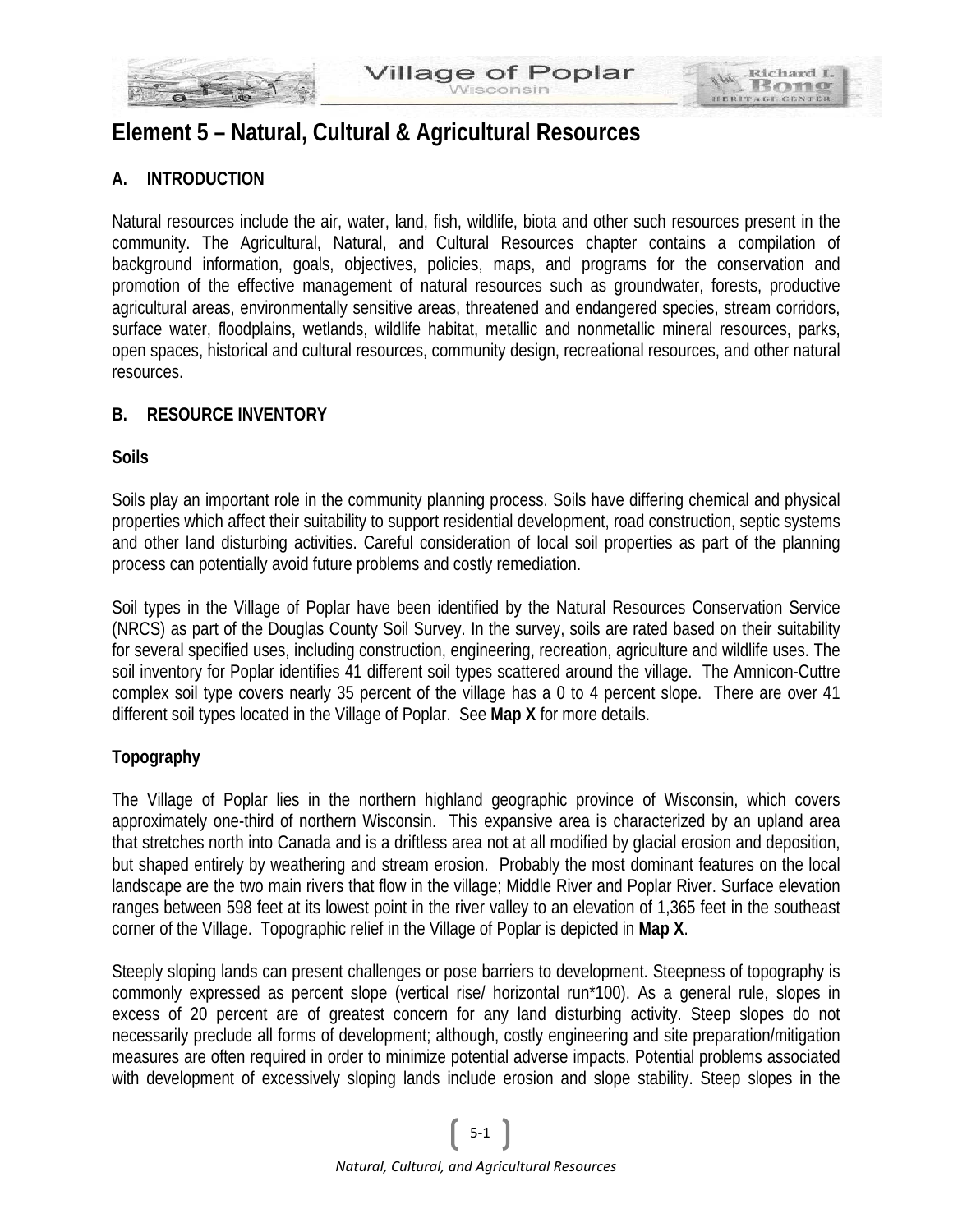

village tend to parallel small areas of the Middle and Poplar Rivers. Slopes exceeding 11 percent depicted in **Map X**.

# **Sensitive Resources**

Wisconsin's Natural Heritage Inventory Program (NHI) focuses on locating and documenting occurrences of rare species and natural communities, including state and federal endangered and threatened species. NHI data is exempt from the Wisconsin Open Records Law due to the vulnerable nature of these sensitive resources. Determination of the specific locations of sensitive resources within the Village of Poplar will require coordination between the village and the Wisconsin Department of Natural Resources as this is extremely sensitive information.

# **Watersheds**

Nearly all of the Village of Poplar is included in the Amnicon and Middle Rivers Watershed. A small portion of the southeast corner of the village is in the Bois Brule River Watershed. Lands within the village drain directly into these watersheds which are part of the larger Lake Superior drainage basin. Watersheds in Poplar are shown on **Map X**.

# **Surface Water Resources**

Surface water resources include perennial and intermittent named and un-named rivers, creeks and ponds. Named waters include the Middle River, Poplar River, Bardon Creek and Poplar Pond. Un-named creeks and streams are also found throughout the Village. There are two kinds of streams, perennial and intermittent. Perennial streams flow throughout most (>50%) of the year, while intermittent streams usually flow only after rainstorms or snowmelt and, therefore, are dry most of the year. See **Map X** for surface waters in the Village of Poplar.

# **Groundwater**

Groundwater in the village and surrounding area is a good source of water supply for domestic and industrial purposes because it usually can be used without expensive treatment. Groundwater supplies are principally drawn from glacial sand and gravel beds in the region. Groundwater contamination susceptibility is generally based on the local soil conditions. In the Village of Poplar, clay soils with good drainage conditions predominate, resulting in a low susceptibility to groundwater contamination



*Natural, Cultural, and Agricultural Resources*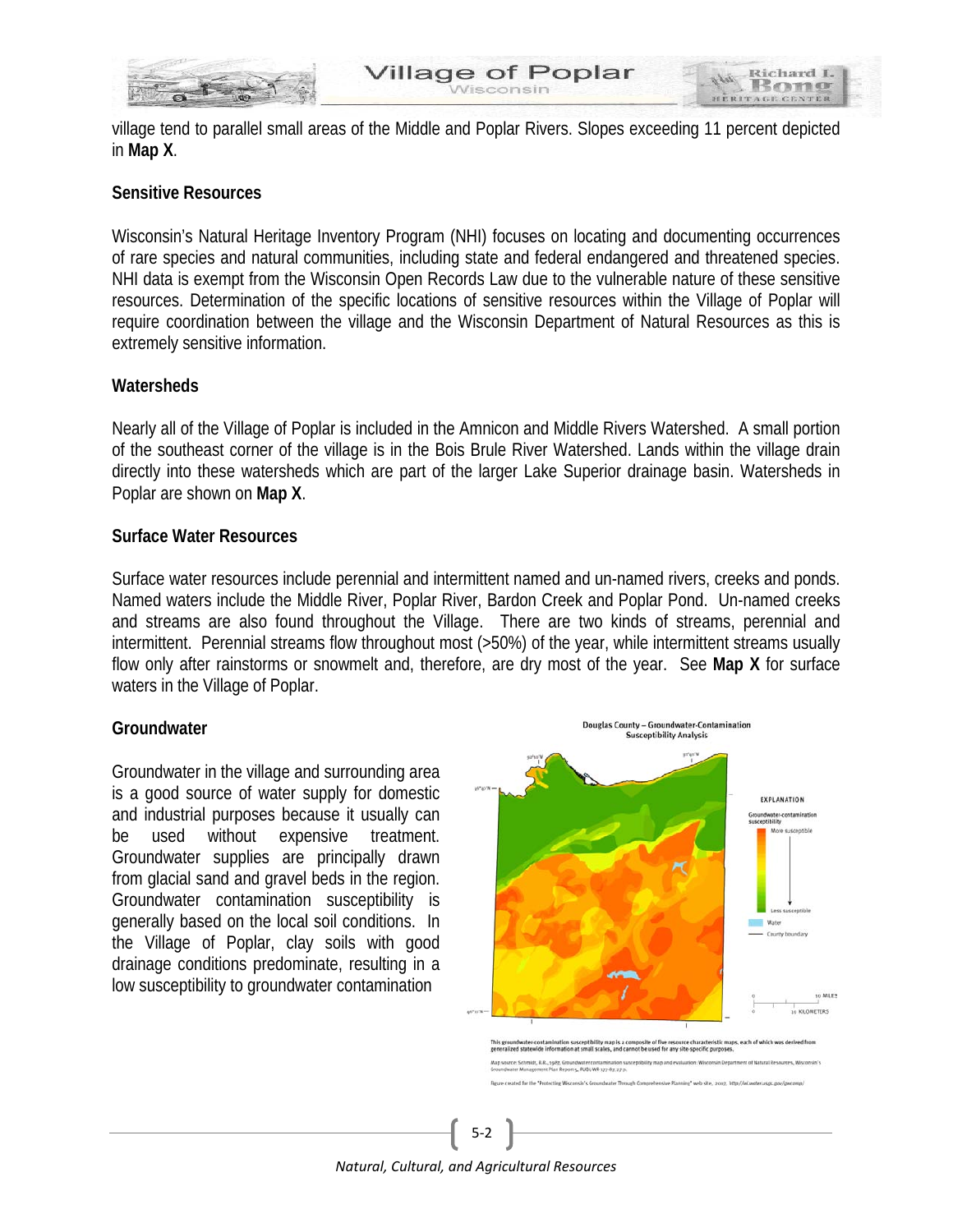

Richard

# **Floodplains**

Floodplains are areas which are subject to periodic inundation by water. The physical floodplain boundaries were determined by the Federal Emergency Management Agency (FEMA) and are portrayed in the National Flood Insurance Program (NFIP) maps. Flood prone areas were determined by statistical analyses of records of river flow and rainfall, information obtained through consultation with the community, floodplain topographic surveys, and hydrologic and hydraulic analyses.

Most of the Village of Poplar does not lie within a floodplain. Areas directly adjacent to the Poplar River and Middle River are the most flood prone lands in the community. Floodplains in the Village of Poplar are shown in **Map X**.

# **Wetlands**

A wetland is commonly defined as an area where water is near, at, or above the land surface long enough to be capable of supporting aquatic or hydrophytic (water-loving) vegetation and which has soils indicative of wet conditions. These valuable natural resources provide many "free" benefits to man through the natural services they provide. In the Village of Poplar, three main types of wetlands occur – most of which are forested wetlands. **Table 5.1** details the acreage associated with each wetland in Poplar and **Map X** depicts these wetland areas throughout the Village of Poplar.

The Department of Natural Resources classifies wetlands on the basis of vegetation type, soil type, and the degree of saturation or water cover.

| <b>Wetland Type</b> | <b>Conditions</b>                                                                             | <b>Associated Plant Species</b>                                                                                           |
|---------------------|-----------------------------------------------------------------------------------------------|---------------------------------------------------------------------------------------------------------------------------|
| Emergent            | Open, marsh, lake, riverine and<br>estuarine communities with<br>permanent standing water     | Pondweed, duckweed, lotus and<br>water-lilies, cattails, bulrushes,<br>pickerelweed, lake sedges and/or<br>giant bur-reed |
| Scrub/shrub         | Bogs and alder thickets                                                                       | Woody shrubs and small trees<br>such as tag alder, bog birch,<br>willow and dogwood                                       |
| Forested            | Bogs and forested floodplain<br>complexes characterized by trees 20<br>feet or more in height | Tamarack, white cedar, black<br>spruce, elm, black ash, green ash<br>and silver maple                                     |

# **Table 5.1: Wetlands, Village of Poplar**

| Type                 | Acres in<br>Village |
|----------------------|---------------------|
| Emergent, wet meadow | 59                  |
| Scrub/shrub          | 46.29               |
| Forested             | 252.54              |
| Total                | 304.73              |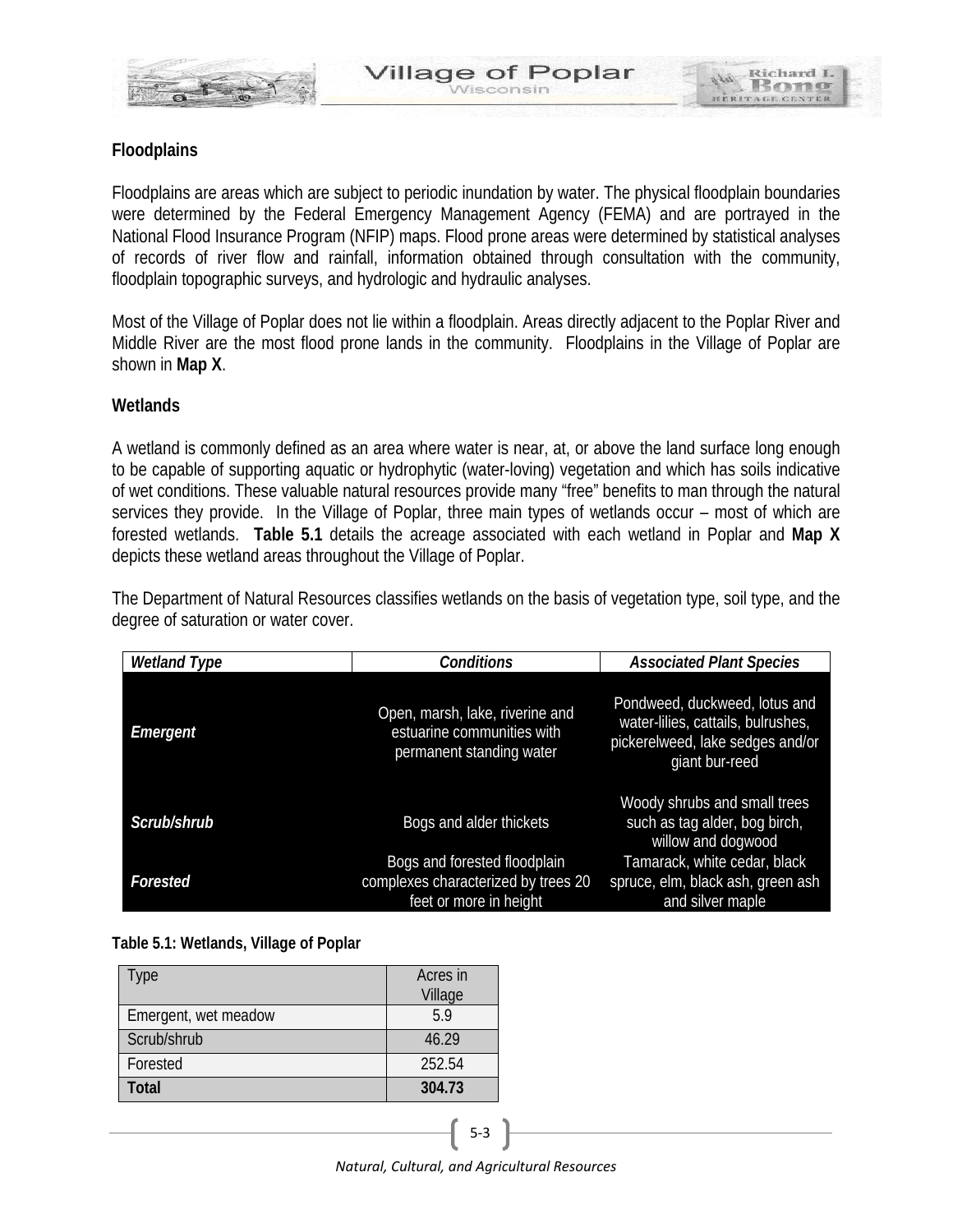

*Wetland Requirements*

The United States Army Corps of Engineers, the Wisconsin Department of Natural Resources, and local zoning codes regulate wetlands. Section 404 of the Clean Water Act establishes programs to regulate the discharge of dredged and fill material into waters of the state, including wetlands, and is the primary federal regulatory program for wetlands.

The Village of Poplar Zoning Code regulates the use/alterations of wetlands in the village. The regulations contained within this document apply to all lands within one thousand (1,000) feet of the ordinary highwater mark of any navigable lake, pond, or flowage and those lands within three hundred (300) feet of the ordinary high-water mark of any navigable river or stream.

# **Wildlife Habitat**

Areas of primary wildlife habitat in the Village of Poplar include unbroken forested tracts, wetlands and stream corridors. Common wildlife species found within the village include whitetail deer, small mammals and migratory and resident birds.

There are three primary issues of concern related to wildlife habitat planning: fragmentation, invasive species, and pollution. Fragmentation involves the splitting up of large contiguous tracts of habitat into smaller pieces. Fragmentation increases the amount of edge areas, favoring species such as whitetail deer and ruffed grouse, but negatively impacts others due to increased predation/competition among species and increased range expansion of exotic species. Invasive/exotic species pose serious threats to wildlife populations. These species, once established, can decimate native species by out competing with them for food and/or habitat. Because exotics are not part of the native ecosystem, they often have no natural (local) predators, thus may become prolific once established.

There are no documented aquatic invasive species in the Village of Poplar. It should be noted that there may be areas of invasive species occurrences in the village that have not been surveyed.

# **Metallic and Nonmetallic Mineral Resources**

# *Metallic Mining*

A metallic mine in Wisconsin is subject to many rules and regulations. Before a mine can be developed, Wisconsin requires a metallic mining permit and approved plans for environmental monitoring, mining, and reclamation, a risk assessment, and a contingency plan. An Environmental Impact Statement (EIS) must be prepared by the WDNR in order to assess the potential impacts of the proposed mine. The WDNR is also responsible for monitoring construction, mining, and reclamation activities.

The Wisconsin mining statutes state that the local municipality within which a metallic mine site is located has zoning approval authority over a proposed metallic mine. Before a proposed metallic mine can receive approval from the state, the local municipality must have granted its approval under its zoning or land use ordinances or have entered into a legally binding agreement with the mining proponent. There are no known metallic mineral deposits in the Village of Poplar

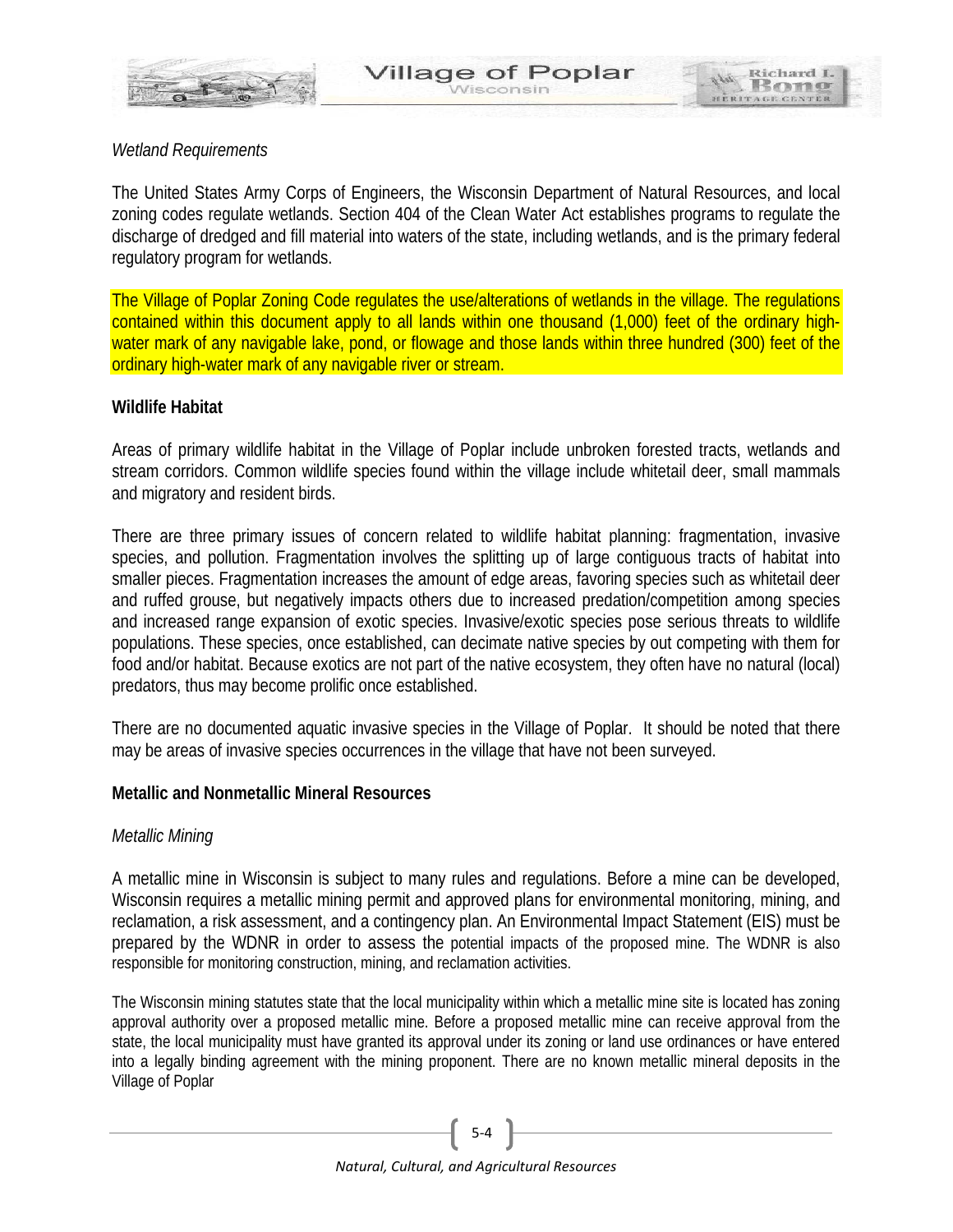

Richard 1 ROT

Chapter NR135 of the Wisconsin Administrative Code requires that all counties develop and adopt a non-metallic mining reclamation ordinance. NR 135 ensures that all nonmetallic mining sites are reclaimed in compliance with the uniform statewide reclamation standards by providing the detailed requirements and reclamation standards for local ordinances. There are no active non-metallic mining operations within the Village limits.

# **C. NATURAL RESOURCE PROGRAMS**

The following list of programs may be used by the Village of Poplar to achieve the goals and objectives presented in this comprehensive plan. This list is not comprehensive, and many other state and federal programs also exist.

# **Runoff Management Grants**

The Wisconsin Department of Natural Resources administers two grant programs to support both the implementation of source-area controls to prevent runoff contamination and the installation of treatment systems to remove pollutants from runoff. The Targeted Runoff Management Program (TRM) provides a 70 percent cost share, up to \$150,000 to target high-priority resource problems.

- **EX** Construction of urban and rural BMP's
- 2 year grant period
- **A** Site-specific

The Urban Nonpoint Source & Storm Water Management (UNPS&SW) Grant Programs are used to control runoff in urban areas, with a population density of 1,000 people per square mile

# **WDNR Stewardship Grants**

WDNR Stewardship grants to local units of government provide funding for land acquisition, development and renovation projects for nature-based outdoor recreation purposes. Applicants must have a Department approved comprehensive outdoor recreation plan or master plan which has been approved by resolution.

- Acquisition of a conservation easement
- **A** Land purchases
- Development and renovation projects for the purpose of nature-based outdoor recreation
- ◆ Development and renovation of support facilities
- Shoreline habitat restoration projects
- **A** Riparian buffer rehabilitation
- Shoreline enhancement Shoreline stabilization,
- $\triangle$  Purchase of land for noncommercial gardening for inhabitants of urbanized areas.

# **Conservation Reserve Program (CRP)**

The CRP Program provides rental payments based on the agriculture rental value of the land, and provides costshare assistance for up to 50 percent of the participant's eligible costs to establish approved conservation practices. Participants enroll in CRP contracts for 10 to 15 years. The program is administered by the Farm Service Agency (FSA), with technical assistance provided by NRCS and the Wisconsin Department of Natural Resources.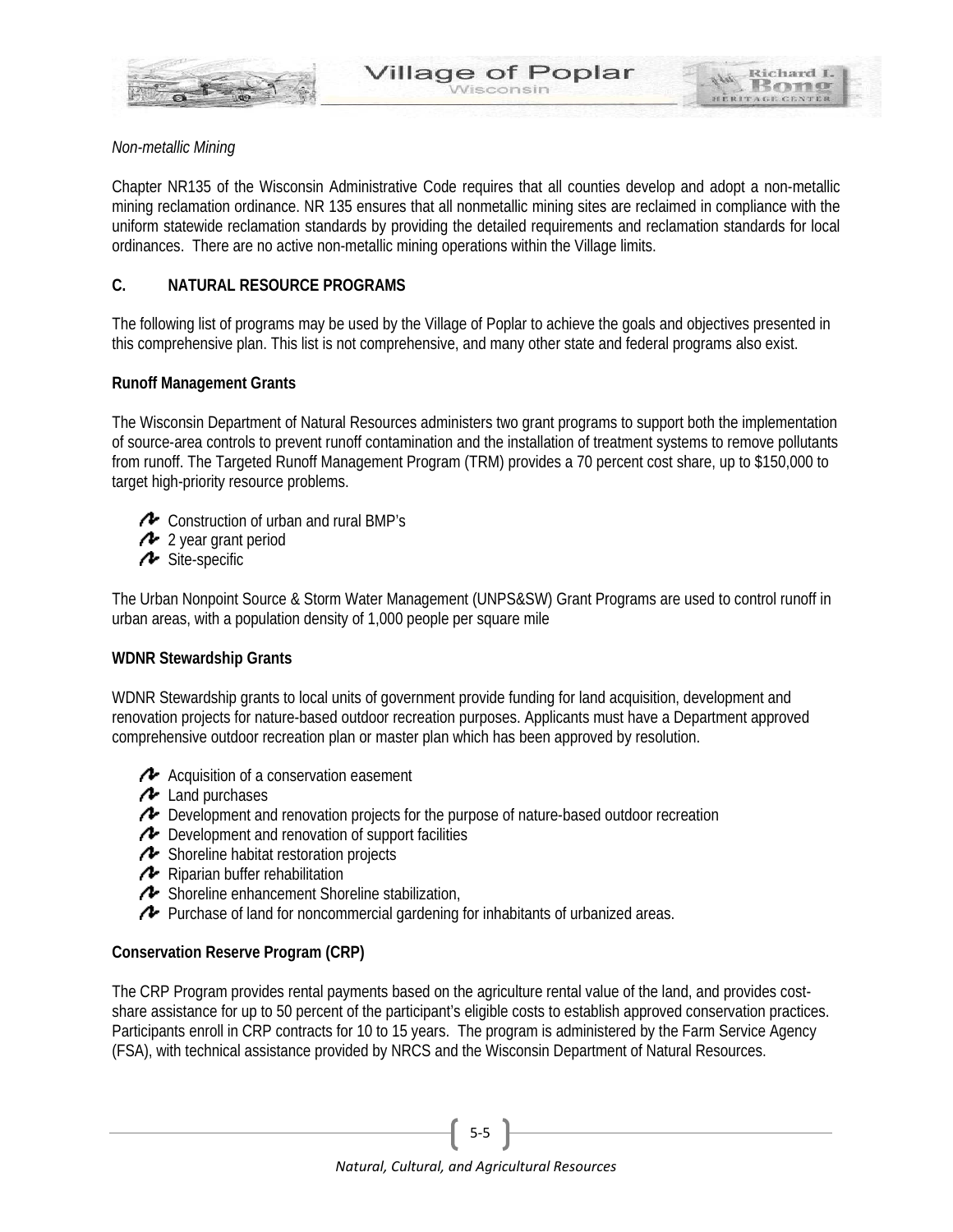

# **Managed Forest Law (MFL)**

Wisconsin's Managed Forest Law Program is intended to promote sound forestry management practices by providing property tax reduction incentives to landowners. Wooded parcels at least 10 acres in size are eligible for enrollment, provided at least 80% of the land is productive forest land. Lands may be enrolled for either 25 or 50 year periods. Forest management plans are also required. Benefits of MFL enrollment include,

- ◆ Sustainable management plan
- Automatic eligibility for [ATFS group certification](http://dnr.wi.gov/forestry/certification/mfl.html)
- **P** Protection against overcutting
- **Protection against annual tax hike**
- **A** Lower property tax
- ← Deferred tax until harvest
- Landowners are allowed to close up to 160 acres of their lands to the public but no more than 80 of the 160 acres may have been entered in 1987 through 2004.
- **T** Technical assistance
- Permits conversion from FCL prior to the end of the FCL agreement.
- $\rightarrow$  Predictable taxes
- **Long-term investment**
- Encourages woodland expansion

# **Wildlife Habitat Incentives Program (WHIP)**

This federal program, administered by NRCS with WI DNR inputs, provides up to 75 percent cost share with emphasis towards:

- Wildlife practices and plantings
- ← Wetland restoration
- Farmstead shelterbelts
- Grazing systems

# **Environmental Quality Incentives Program (EQIP)**

This federal program is administered by NRCS with WI DNR inputs and provides up to 75 percent cost share for certain conservation practices. Incentive payments may be provided for up to three years to encourage producers to carry out management practices they may not otherwise use without the incentive. However, limited resource producers and beginning farmers and ranchers may be eligible for cost-shares up to 90 percent.

# **D. AGRICULTURAL RESOURCES**

# **Existing Agriculture**

In 2008, approximately 38% or 2,886 acres of land in the Village of Poplar were being used for agricultural purposes (Existing Land Use Map). Most of the agricultural land base in Poplar is used for the cultivation of crops. There was one dairy farm within the village limits as of this writing. Related to agricultural land is prime farmland. Prime farmland is defined by the Natural Resources Conservation Service as "land that has the best combination of physical and chemical characteristics for producing food, feed, forage, fiber, and oilseed crops. The land must also be available for these uses (cropland, pastureland, forestland, or other land but not water or urban built-up land)." Prime farmland has the soil quality, growing season, and moisture supply needed to economically produce sustained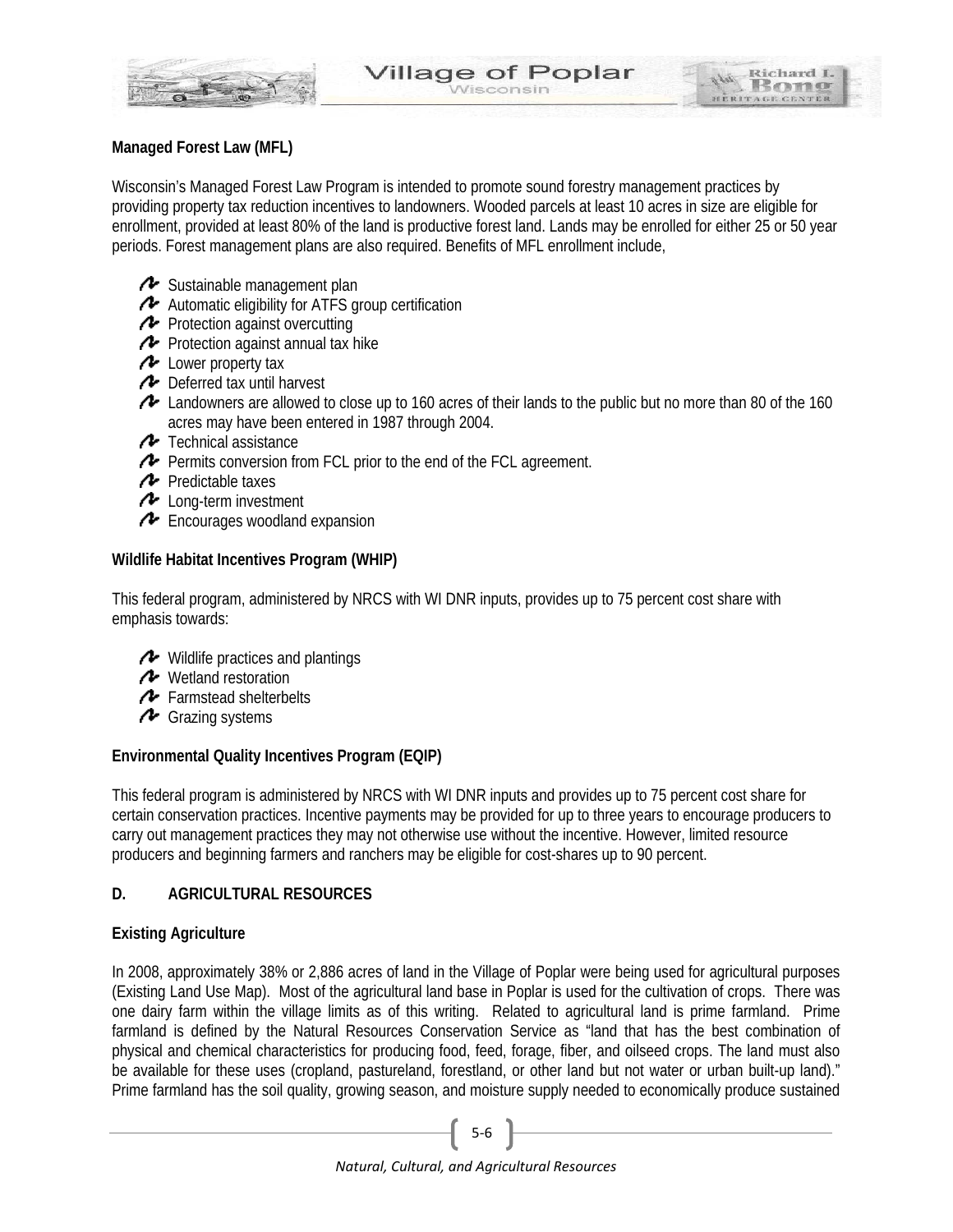

Richard I ROT

high yields of crops when treated and managed, including water management, according to acceptable farming methods. Prime farmlands in the Village of Poplar are shown in **Map X**.

#### **Farmland Preservation**

#### *Douglas County Farmland Preservation Plan*

The Douglas County Farmland Preservation Plan (1982), drafted under the 1977 Wisconsin Farmland Preservation Act, provides detailed statistics, background information, maps, goals, objectives, and polices for farmland preservation. The plan also identifies key agricultural preservation areas within the county. The plan identifies the village as an "excluded area", meaning they are currently developed, or used for other purposes and not expected to revert back to agriculture.

# **E. FARMLAND AND NATURAL RESOURCE PROTECTION TOOLS**

#### **Conventional Zoning**

Zoning is a tool that gives governmental bodies the power to intervene in the lives of private citizens for the protection of public health, safety, and welfare. Zoning separates conflicting land uses and ensures that development is directed in certain areas that can accommodate that particular land use. Several different types of specialized zoning exist. This is the primary land use regulatory tool used in Douglas County.

#### **Open Space Zoning**

#### *Cluster Design Approach*

Under conventional zoning, a development designation is assigned to every acre of land within a jurisdiction. Typically, there is no land left over for open space/undeveloped land. Compulsory open space zoning could require that the "clustering" technique (outlined under Conservation Design Subdivisions) be used in order to group new homes onto a portion of the development, while preserving the remainder as unbuilt open space. Under this form of development, the same number of homes would be permitted on the site as a conventional design. Decisions on whether or not open space zoning should be obligatory should be based on local desires and requirements. Alternative approaches to mandatory open space zoning include requiring this form of development only in certain designations, or only in situations where specified resources exist (as defined by the local jurisdiction), or to mandate open space zoning in situations where a conventional development plan would remove or degrade more than a specified percentage of the site's resources.

#### *Limited Use Approach*

This designation is designed to preserve and enhance the use of open-space lands as a limited and valuable resource. It is further intended to permit limited but reasonable use of open-space land while protecting the public health, safety, and welfare.

Using this approach, a new zoning district is created (Open Space Zoning District). Typically, this designation would apply to lands identified by a comprehensive plan as "Open Space Areas" or "Resource Conservation Areas". Examples of permitted uses may be those activities that enhance or protect environmental resources or recreational activities.

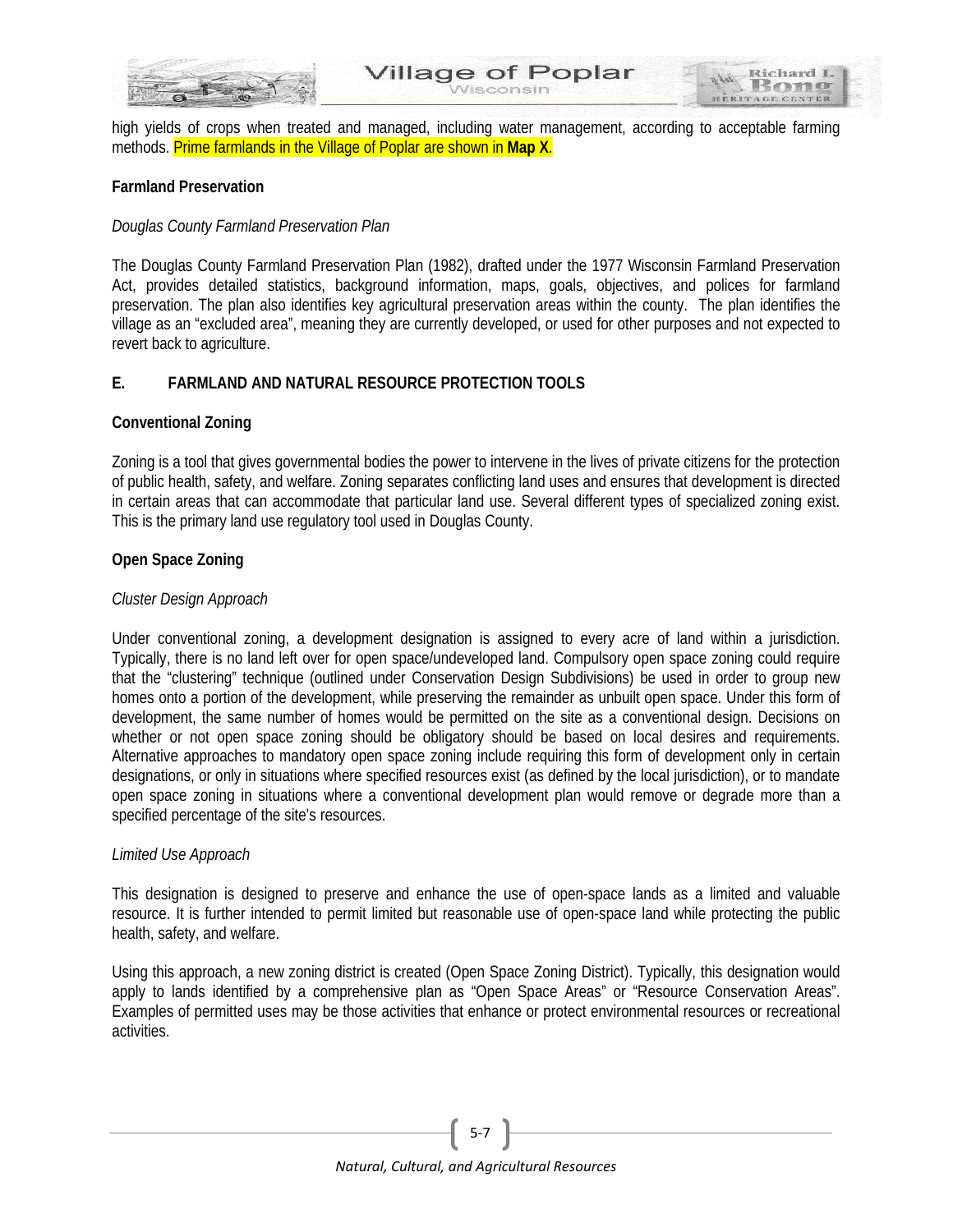

Performance zoning uses performance standards to regulate development. Performance standards are zoning controls that regulate the effects or impacts of a proposed development instead of separating uses into various zones. The standards are often related to site development capability. For example, in agricultural areas, performance zoning could be used to limit development on prime agricultural soils and allow development on lower quality soils.

Richard I BOT

#### **Transfer of Development Rights**

The TDR program is a non-regulatory (voluntary) approach that allows the right to develop property to be transferred from one parcel (or zoning district) to another. Under a TDR program, development rights to a parcel of land are transferred from a "sending area" to another parcel referred to as the "receiving area". Sending areas are typically those areas where development is discouraged or limited, and receiving areas are areas where growth and development are encouraged. Under some TDR programs, local government awards development rights to each parcel of developable land in the community or in selected districts on the basis of the land's acreage or value. Landowners can then sell the development rights on the open market. The TDR program has been widely implemented at the local level due to the fact that it requires no major financial contribution by local government.

#### **Conservation Design Subdivisions**

The conservation design subdivision concept is an alternative development design to the conventional residential subdivision. Conventionally designed subdivisions are typically characterized by land divided into house lots and streets, with minimal (if any) open space. Usually, the remaining open space lands consist of the undevelopable portion of the subdivision (steep slopes, wetlands, floodplain, etc.). The conventional subdivision lacks communal open space, community woodlands, or other open areas where people can meet and interact.

The purpose of a conservation design subdivision is to provide opportunity for development while maintaining open space characteristics, and/or farmland and while encouraging interaction among residents through site design and protection of habitat and environmental features. A typical conservation design subdivision contains the same number of lots that would be permitted under a conventional design. The lots are typically smaller than conventional lots and are designed for single-family homes reminiscent of traditional neighborhoods found in small towns throughout America.

The compact design of a conservation subdivision allows for the creation of permanent open space (typically 50 percent or more of the buildable area). This undeveloped land may serve as community open space land, farmland, or natural area. The conservation design subdivision has proven economic, environmental, and social advantages over conventionally designed subdivisions including:

Economic Advantages

- Lower infrastructure and design (engineering) costs
- Attractiveness of lots for home development
- Reduction in demand for public parklands

Environmental Advantages

- Protection of conservation areas and upland buffers (which would normally be developed)
- Reduced runoff due to less impervious surface cover
- Improved water filtration due to presence of vegetation and buffers

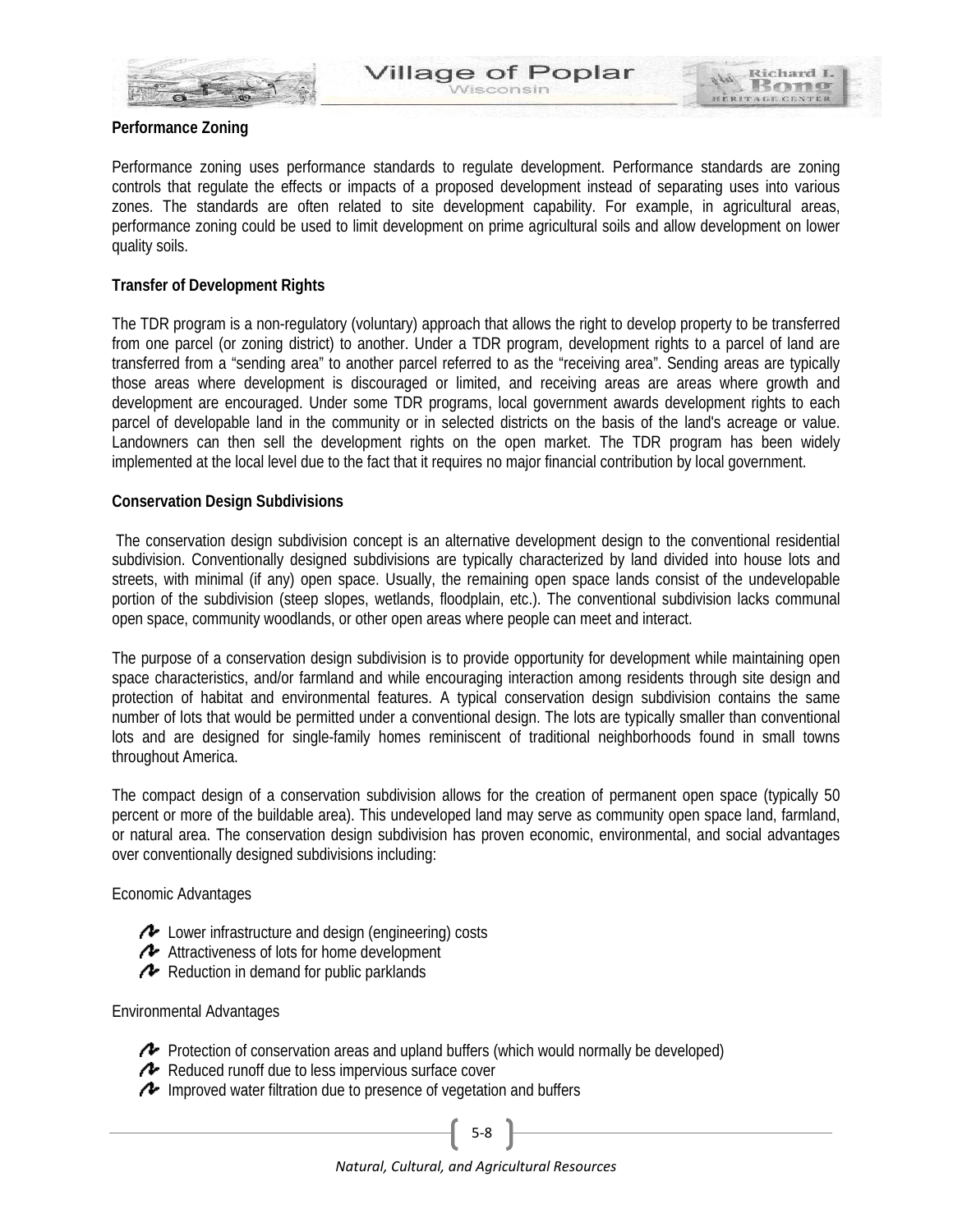

Opportunities for non-conventional septic system design

# Social Advantages

- Opportunities for interaction among residents (common open space)
- Pedestrian friendly
- Greater opportunity for community activities

# **Best Management Practices (BMP's)**

Best management practices describe voluntary procedures and activities aimed at protection of natural resources. The recommendations portion of the plan narrative describes the use of three types of BMP's: shoreland, construction, and forestry.

# **Shoreland BMP's**

Shoreland BMP's are a set of specific actions that landowners can take to help protect and preserve water quality. In many cases, this means preserving the natural characteristics of shoreland property.

The shoreland BMP's produced by the University of Minnesota-Extension (UM-EX) provide specific instructions for a large range of property types (e.g. steep slopes, low vegetation, etc.) and issues pertaining to human use of shoreland (e.g. septic systems, gardens, landscaping, etc.). The information for these BMP's has been gathered from many different sources and is very thorough. Wisconsin does not have a specific set of shoreland BMP's, as it relies on forestry and construction BMP's to cover the shoreland area. As more information is gathered on the impact of human activity on shoreland, the BMP's may change accordingly. The shoreland BMP's outlined by UM-EX are meant to apply to all landowners on and near surface waters. It has been discovered that heavy land use by humans on, as well as around, shorelines can promote pollution of the water for human use and disrupt the natural habitation of the area.

The UM-EX Shoreland BMP's contain 20 "Fact Sheets" which provide detailed instruction and diagrams on the topics mentioned above. Some of the Sheets are titled:

- Maintaining Your Shoreland Septic System
- Ensuring A Safe Water Supply
- ← Limiting Impact of Recreation on Water Quality
- ◆ Stabilizing Your Shoreline To Prevent Erosion
- ← Caring For Shoreline Lawns and Gardens
- Managing Your Shoreline Woodlot
- **A** Managing Crops and Animals Near Shoreland
- **A** Conserving Water

# **Construction BMP's**

The soil erosion rate in Wisconsin during construction is 10 to 100 times greater than the rate of erosion from agriculture. This erosion and the resulting sedimentation significantly degrades the quality of Wisconsin's surface waters.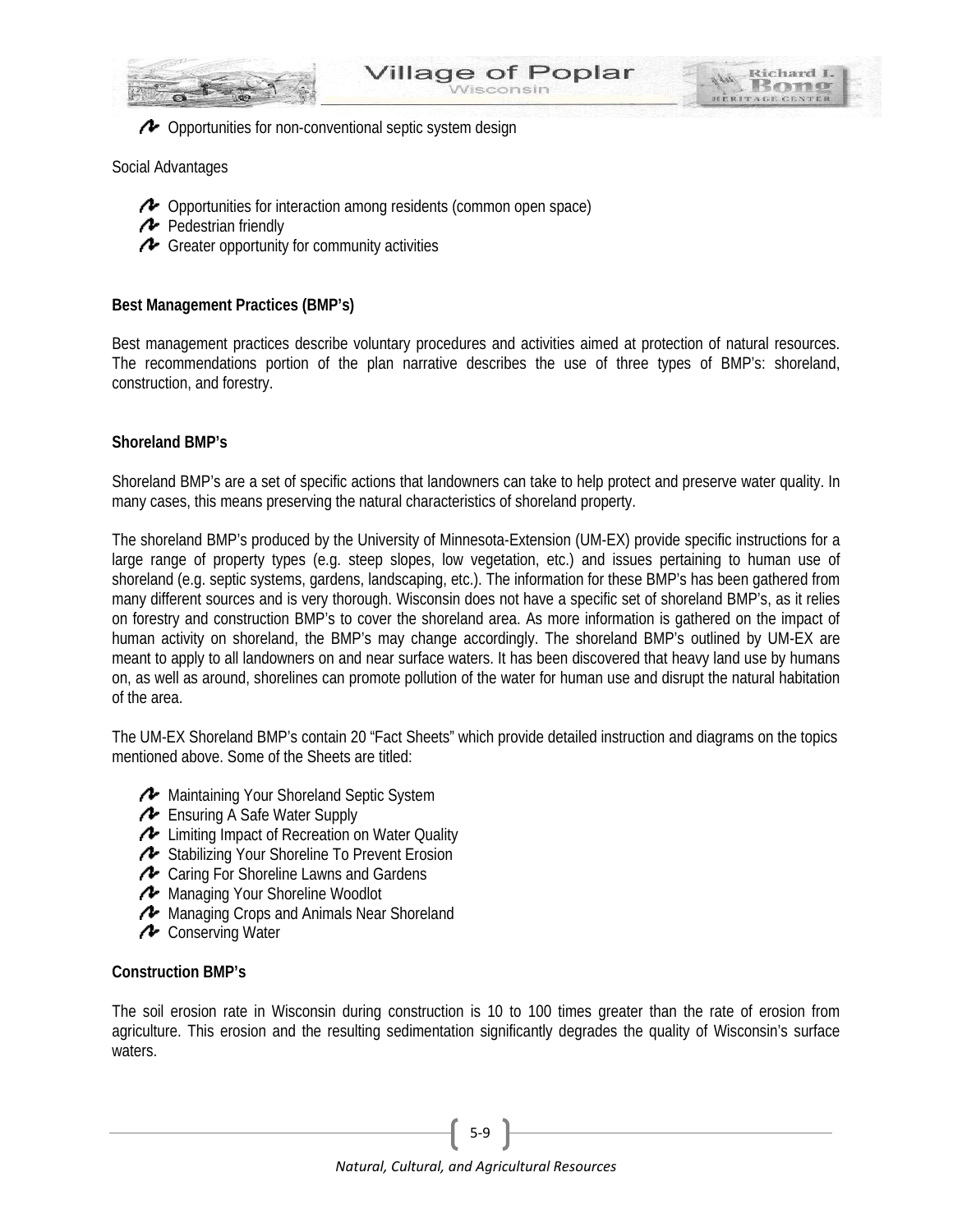

Construction BMP's are a set of measures and practices gathered and organized by the Department of Natural Resources from numerous agencies throughout the country which are used to eliminate or drastically reduce this erosion and sedimentation brought on by construction and development.

In the Wisconsin Construction Site Best Management Practice Handbook, the principals of erosion and sediment control are described and then the details of seven subjects related to the prevention of erosion are explained. The seven subjects included in the Handbook are:

- **2** Diverting Flow
- **A** Managing Overland Flow
- **Trapping Sediment in Channelized Flow**
- ← Establishing Permanent Drainage Ways
- $\sim$  Protecting Inlets
- Trapping Sediment During Site Dewatering
- **P** Preventing Tracking

Within each of these subjects, there are subsections providing more information on specific types of problems. For example, in the "Diverting Flow" section temporary and permanent diversion are discussed. In the "Managing Overland Flow" section, numerous blockades are discussed including Silt Fences, Straw Bale Fences, Mulching, and Seeding. In "Trapping Sediment in Channelized Flow", different barriers such as Straw Bale Barrier and Sediment Basin are diagrammed and explained. The means to effectively implement each strategy are covered in depth in the handbook and often include diagrams and site-specific directions.

# **Forestry BMP's**

The goal of forestry BMP's in Wisconsin is to help loggers, landowners, and land managers be good stewards by protecting water quality during forest management activities. The Wisconsin Department of Natural Resources guide titled "Wisconsin's Forestry Best Management Practices for Water Quality" outlines in detail the procedures and practices recommended to attain this goal. These practices are voluntary in the sense that they are not legally binding but are strongly recommended by the DNR to ensure clean and safe water in Wisconsin.

There are eight subject headings in the Forestry BMP. Each of them describes in detail actions and practices that pertain to the specific topic, including:

- **<sup>***+*</sup> Fuels, Lubricants, and Spills
- Riparian Management Zones
- **A** Forest Roads
- Mechanical Site Preparation and Tree Planting
- **T** Timber Harvesting
- **P** Prescribed Burning and Wildfire
- **A** Chemicals
- Wetlands

Within each of these subjects there are more specific topics covered. For example, the Forest Roads BMP gives instructions for Stream Crossing, Road Drainage, Drainage Structures, Soil Stabilization, and Road Maintenance. The Timber Harvesting BMP includes Planning, Harvesting, Landings, and Skid Trails.

For more details, refer to the "Wisconsin's Forestry Best Management Practices for Water Quality" Field Manual. It is available online or in print form the WDNR.

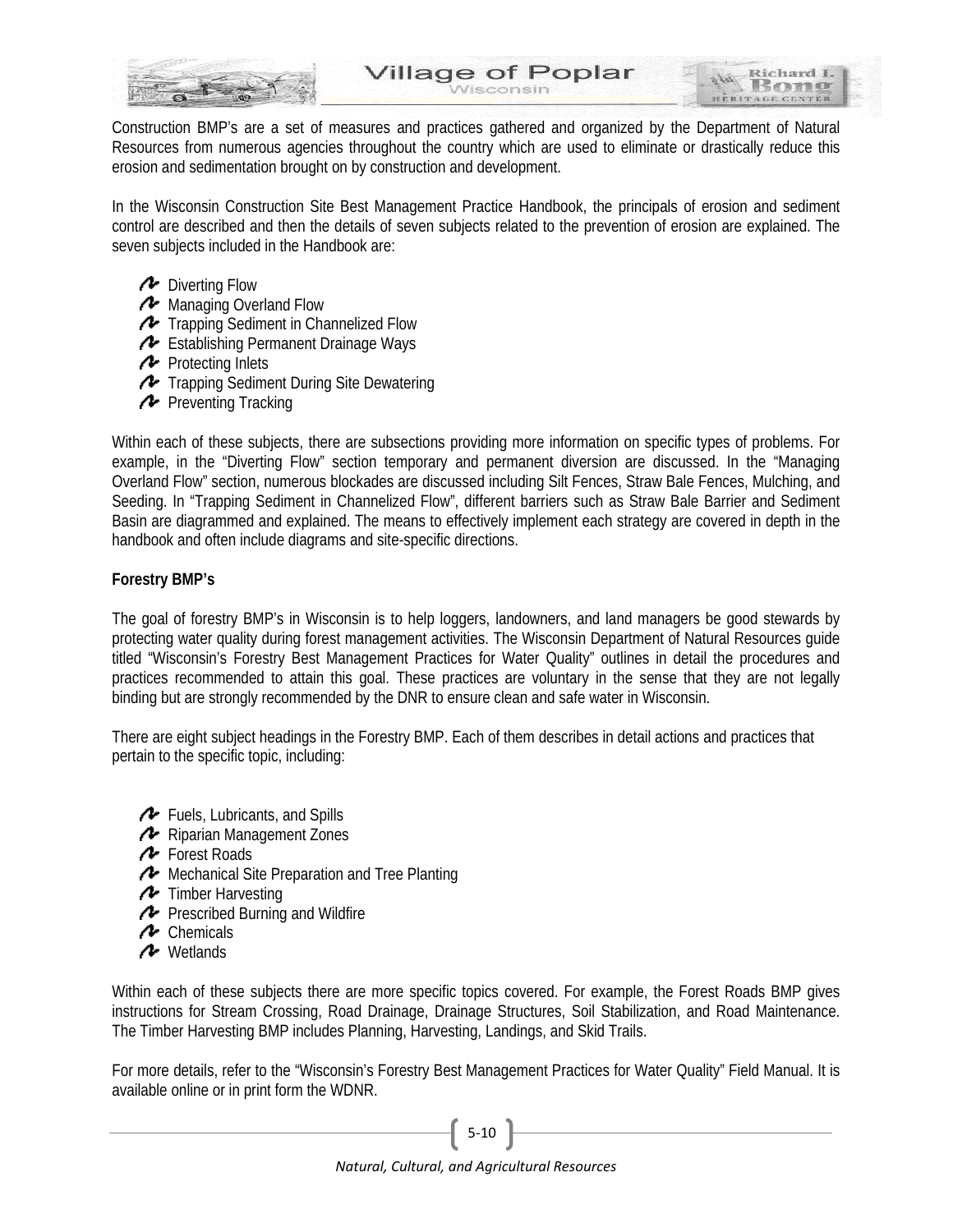

# **AGRICULTURAL RESOURCE GOALS AND OBJECTIVES**

# **F. HISTORIC AND CULTURAL RESOURCES**

Cultural and historic resources are essential in understanding a community's settlement pattern and heritage. These resources serve as a bridge between the past and the present and often play a significant role in defining community character.

# **Wisconsin Architecture and Heritage Inventory**

The official historic resource catalog for the State of Wisconsin is the Wisconsin Architecture and Heritage Inventory (AHI). The AHI is a search engine which contains a documentation of 120,000 properties in the State of Wisconsin. This database is maintained by the Wisconsin Historical Society, based in Madison, Wisconsin. There are currently no properties listed in the AHI database for the Village of Poplar. Historic properties and resources may exist within the Village of Poplar but have yet to be identified or published. Properties listed in the AHI are not given any special status or increased level of protection.

#### **The National and State Register of Historic Places**

The National Register of Historic Places was authorized under the National Historic Preservation Act of 1966. Properties listed in the register include districts, sites, buildings, structures, and objects that are significant in American history, architecture, archeology, engineering, and culture. The National Register is administered by the National Park Service (NPS), which is part of the U.S. Department of the Interior. There are currently no properties on the National and State Register of Historic Places in the Village of Poplar.

# **Resources for Historic Preservation**

# *The Wisconsin State Historical Society*

The WHS is a both a state agency and a private membership organization. The state office is located in Madison. By state statute, the WHS is responsible for collecting, advancing, and disseminating knowledge of Wisconsin.

# *Wisconsin Historical Society History Center and Archives (HCA)*

The HCA serves as the northern field office of the Wisconsin State Historical Society, from its offices at the Northern Great Lakes Visitor Center. The HCA is part of a statewide network of Area Research Centers and is managed by the Society's Division of Historic Sites.

#### *Douglas County Historical Society*

The Douglas County Historical Society works to collect and preserve the historic and cultural heritage of Douglas County. Their office is located at 1101 John Avenue in the City of Poplar.

#### **Historical and Cultural Resource Programs**

The following list of programs may be used by the Village of Poplar to achieve its historic and cultural resource goals and objectives presented in this comprehensive plan. This list is not comprehensive, and many other state and federal programs may also exist.